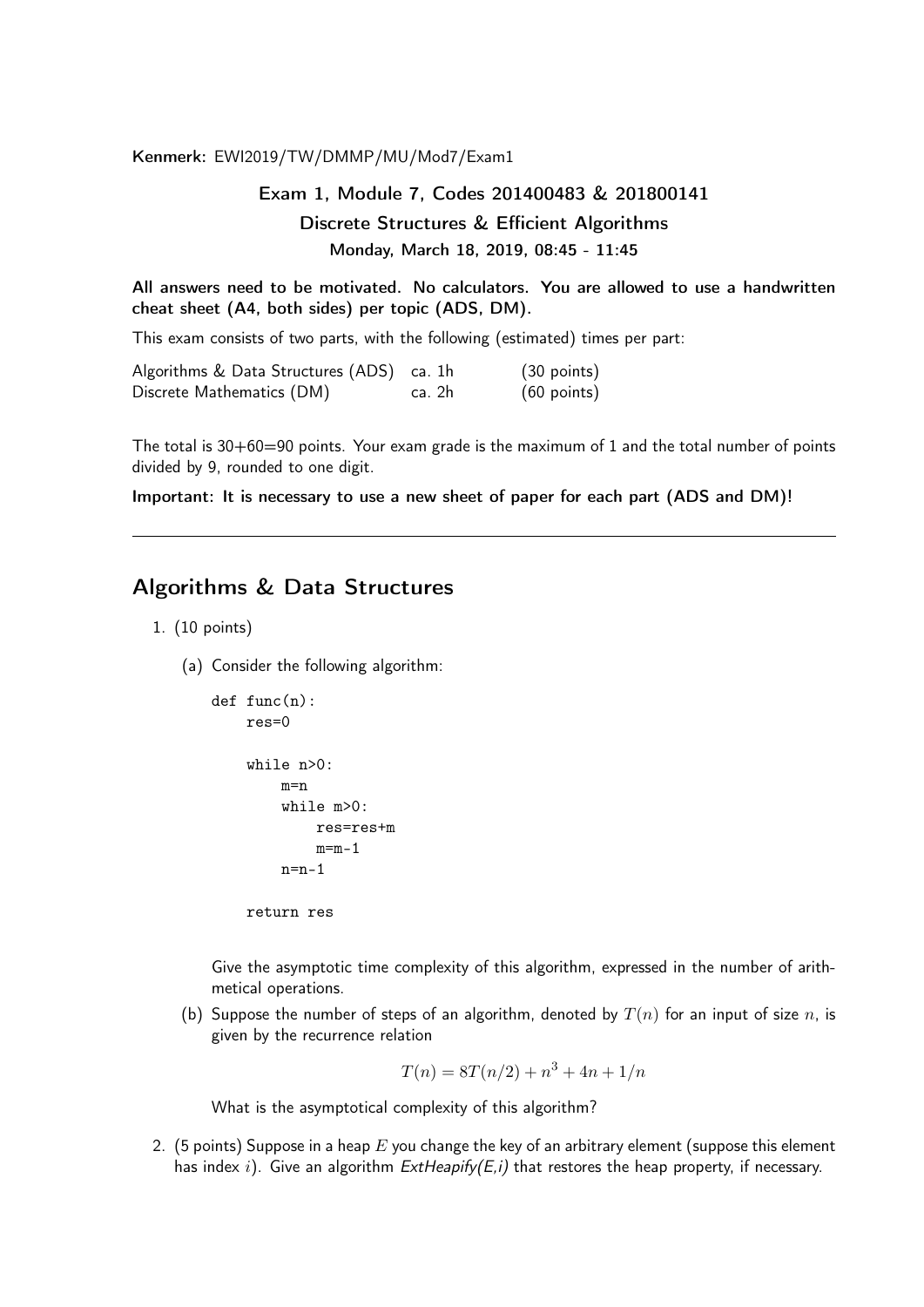- 3. (5 points) Given a binary tree with positive integer keys. Give an algorithm that determines whether the tree is sorted in order.
- 4. (10 points) A doctor has to see n patients. For each patient i the estimated time for seeing the patient is  $t_i$  minutes (an integer). The doctor should work at least T minutes, but wants to work as little time as possible. The overwork is the time the doctor works more than  $T$ minutes, so the objective is to minimize the overwork.

We define a function  $O(i, t)$  indicating the amount of overwork for an optimal choice from the patients  $i, \ldots, n$  if the doctor should still work at least t minutes. Clearly  $O(i, 0) = 0$  for  $1 \leq i \leq n+1$  (because then there is 0 minutes overwork, so optimal) and  $O(n+1,t) = \infty$  if  $t > 0$  (because then there are no more patients for the t minutes the doctor should still work).

- (a) Motivate which of the following recurrence relations holds:
	- i.  $O(i,t) = min(t_i t, O(i + 1, t))$
	- ii.  $O(i, t) = min(O(i + 1, t t_i), O(i + 1, t))$
	- iii.  $O(i,t) = min(t_i t, O(i + 1, t))$  if  $t_i \geq t$ , and
		- $O(i, t) = min(O(i + 1, t t_i), O(i + 1, t))$  otherwise
- (b) Give an algorithm to determine the minimum overwork time of the doctor. The complexity may be no worse that quadratic in n.

## Discrete Mathematics

- 5. (10 points)
	- (a) For given and fixed integer numbers  $a, b \in \mathbb{Z}$ , assume that we know that there exist s, t,  $x, y \in \mathbb{Z}$  so that  $as + bt = 250$  and  $ax + by = 147$ . Use the Euclidean algorithm to compute gcd(250, 147) and use the result to show that  $a$  and  $b$  are relatively prime.
	- (b) Let  $a, b \in \mathbb{Z}$  with  $a \geq b$ . Prove that  $gcd(a, b) = gcd(a b, b)$ .
- 6. (10 points)
	- (a) Denote by  $a_n$  the number of strings in  $\{g, a, c, d\}^*$  of length  $n$  that do not contain an even number of a's. Compute  $a_1$  and  $a_2$ , and set up a recurrence relation for  $a_n$ , for all  $n \geq 3$ . (You do not need to solve this recurrence relation.)
	- (b) Compute the solution to the following recurrence relation.

$$
a_{n+2} = 10a_{n+1} - 25a_n + 2 \cdot 5^{n+1}
$$
, with  $a_0 = 1$  and  $a_1 = 11$ .

- 7. (10 points)
	- (a) Suppose we want to donate in total 160 Euros to 3 student associations  $R_1$ ,  $R_2$  and  $R_3$ , such that each student association gets at least 40 Euros, but at most 60 Euros. How many possibilities are there to do that? Use a generating function to compute your answer.
	- (b) Would the answer be smaller, the same, or larger when asking for the number of possibilities to divide 160 Euros into three parts, with the same restrictions on minimal and maximal amounts? Justify your answer briefly (in once sentence, please).